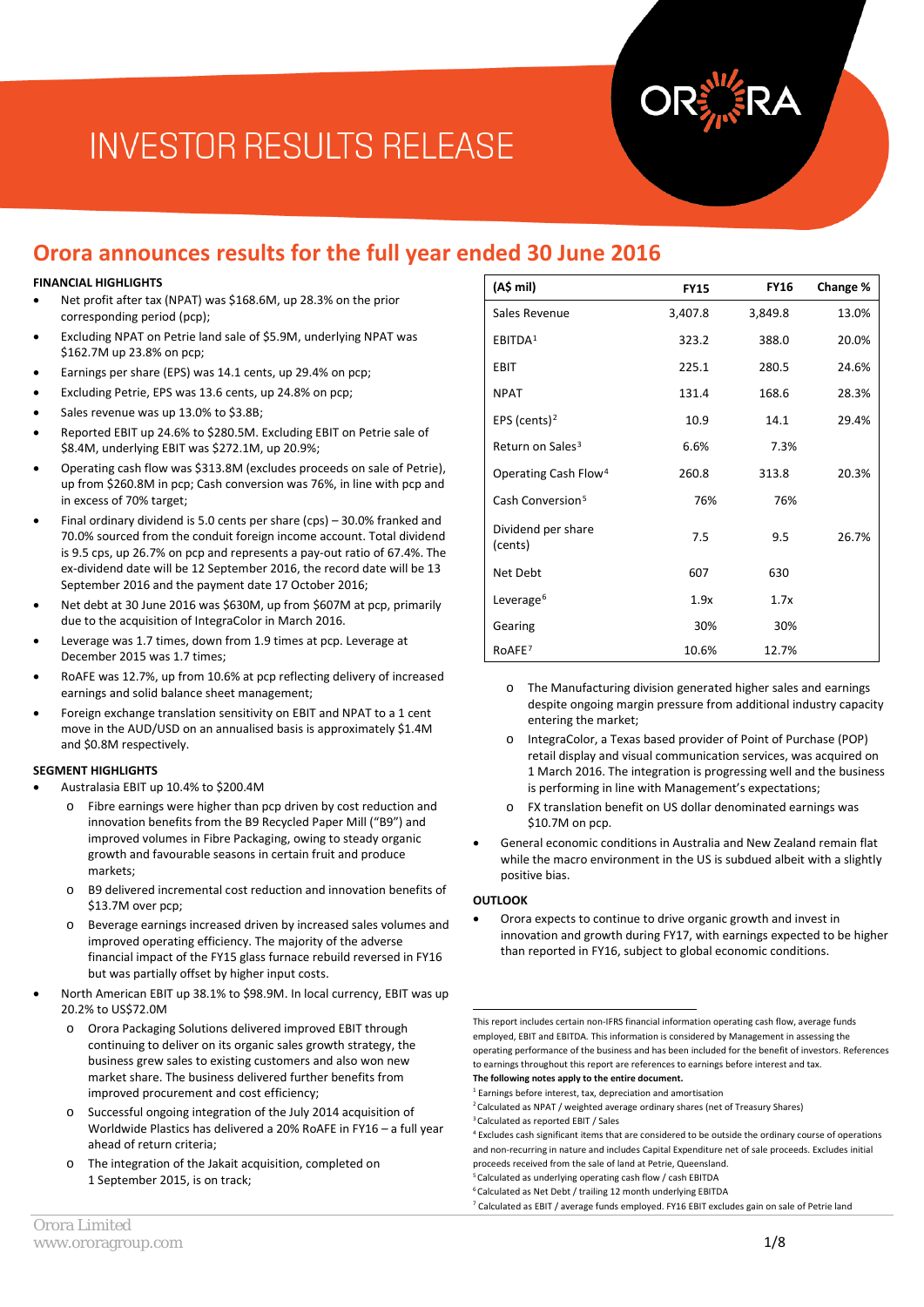#### **INNOVATION**

- Orora's vision is to be the industry-leading, packaging solutions company delivering on its promise every day. The proprietary Orora Way operating model provides the foundation to realising this vision including key elements of being customer led and innovative.
- With funding aided by the disposal of the Petrie land, the Orora Global Innovation Initiative was established in July 2015 to invest approximately \$45.0M over 3 years on innovation, modernisation and productivity.
- Up to the end of July 2016, Orora has committed approximately \$20.0M to projects focused on delivering new customer led product solutions (estimated 70%) and enhancing productivity (estimated 30%).
- Approximately \$10.0M was invested during FY16. Implementation of the approved projects will progressively occur during FY17.
- To help drive and cultivate innovative thinking, a crowd sourcing initiative was launched in July 2016 that provides all employees with a platform to contribute and develop ideas in relation to the Orora Global Innovation Initiative. The program is receiving a very high level of participation companywide.

#### **TREASURY UPDATE**

- Orora successfully completed a bank debt refinancing in April 2016 and received strong support from both existing and new banks introduced to the Orora program.
- Refinancing summary:
	- o Replaced A\$350M multicurrency debt maturing in December 2016 with the following facilities:
		- 5 year USD denominated facility of US\$200M (A\$250M+)
		- 2 year AUD denominated facility of A\$100M
	- o Extended maturity of Tranche B (A\$400M multi-currency) facility from December 2018 to December 2019
	- o Minimal impact on interest costs
- The refinancing extends and smooths Orora's debt maturity profile, whilst providing funding diversification.
- This follows Orora successfully completing the funding of a US\$250.0M US Private Placement in July 2015. The notes issued were for US\$100.0M with an 8 year maturity and US\$150.0M with a 10 year maturity.

#### **CORPORATE UPDATE**

- A parcel of surplus land was sold in 2H16 at Botany, NSW. The profit impact from the sale was minimal.
- The Board has resolved that payments of dividends and other distributions can, going forward, be made in AUD, USD and NZD to shareholders with appropriate direct credit details. It is anticipated that foreign currency payments will commence with the FY17 interim dividend.

#### **CONFERENCE CALL**

• Orora is hosting a conference call for investors and analysts at 11:00am today. The audio cast will be available on the Orora website, [www.ororagroup.com,](http://www.ororagroup.com/) within 24 hours.

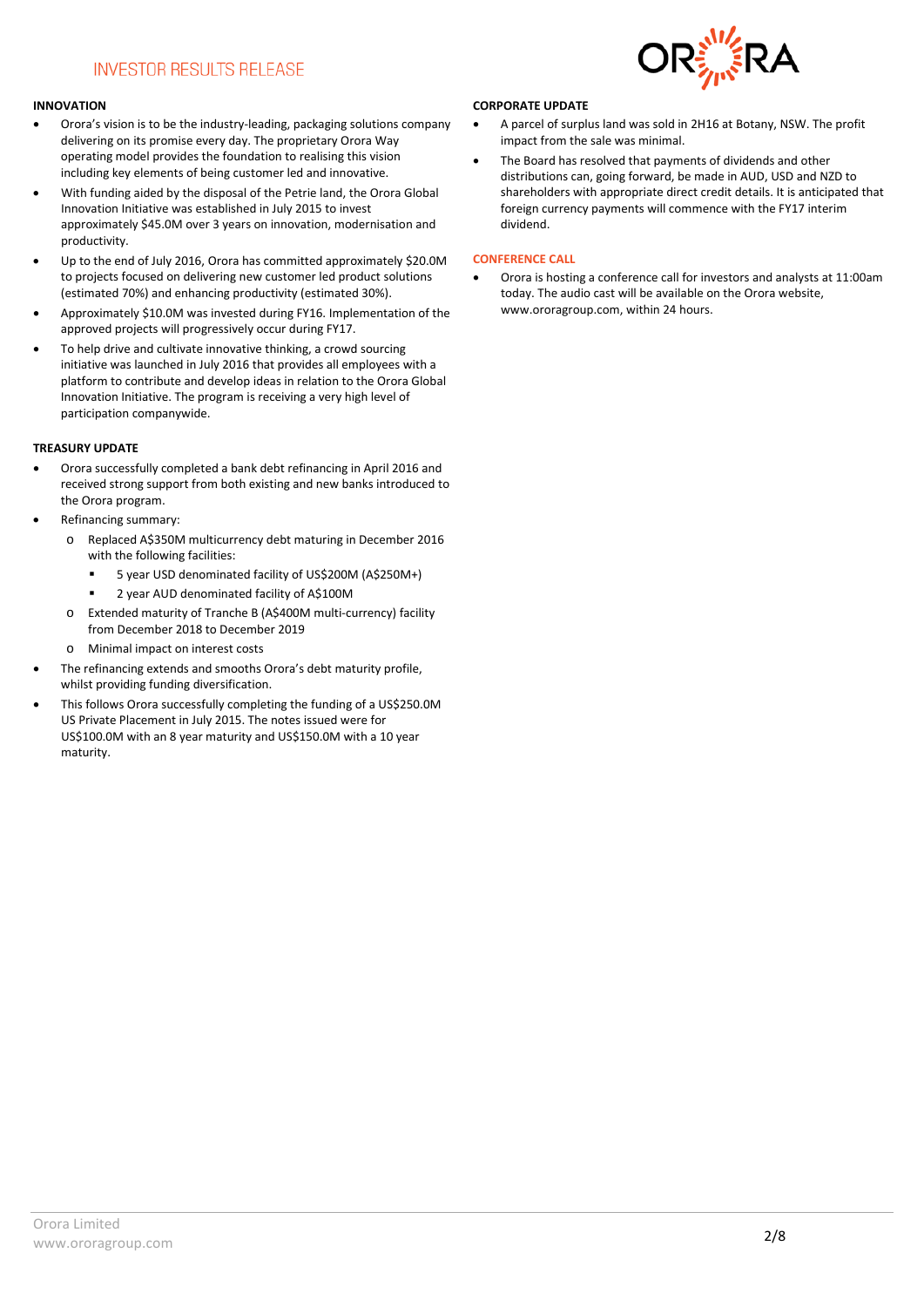#### **REVENUE**

- Sales revenue of \$3,849.8M was up 13.0% on pcp, driven by:
	- o Higher sales revenue in North America from securing increased sales to existing customers, winning market share and benefits from the acquisitions of IntegraColor (effective 1 March 2016) and Jakait (effective 1 September 2015).
	- o Excluding the impact of acquisitions, underlying organic local currency North American sales growth was approximately 6.0%;
	- o Increased sales in Fibre Packaging from higher volumes across key segments including benefits from very strong kiwi fruit and apple crops in New Zealand, net of the transition impact of the "go direct" model in fruit and produce;
	- o Increased market share in Glass (beer) and improving wine volumes through the period; and
	- o FX benefit on US dollar denominated North America sales (\$218.9M on pcp) – local currency sales increased by 11.9%.
- Revenue gains were partially offset by:
	- o Lower export sales of surplus Old Corrugated Cardboard (OCC) from ongoing OCC collection footprint rationalisation; and
	- o Pass through of lower aluminium prices within Beverage Cans.
- Taking into account the above factors, underlying sales in Australasia increased by 2.5%.

#### **EARNINGS BEFORE INTEREST AND TAX**

- EBIT increased by 24.6% to \$280.5M. Excluding Petrie, underlying EBIT increased by 20.9% to \$272.1M. Improved underlying earnings were attributable to:
	- o Higher sales volumes in Fibre Packaging and delivery of incremental cost reduction and innovation benefits in B9 and Fibre Packaging;
	- o Improved operating efficiency across the Beverage division, higher Glass volumes and reversal of the majority of the adverse financial impact from FY15 glass furnace rebuild;
	- o Sales growth and benefits from procurement and cost efficiency within the North American business;
	- o Benefits from acquisitions completed in North America during the period; and
	- o Translational FX benefit from US dollar denominated earnings (\$10.7M on pcp).
- Earnings gains were partially offset by:
	- o Higher input costs within the Glass division (gas, electricity & soda ash) and B9 (gas);
	- o Higher depreciation within the Glass division following the furnace rebuild in 2H15;
	- o Timing impact from the transition to the "go direct" channel in the fruit and produce sector in Fibre Australia; and
	- o Tighter margins in the North American Manufacturing business.



| <b>Revenue Summary</b>     |             |             |          |
|----------------------------|-------------|-------------|----------|
| (A\$ mil)                  | <b>FY15</b> | <b>FY16</b> | Change % |
| Australasia                | 1,935.5     | 1,956.6     | 1.1%     |
| North America              | 1,472.3     | 1,893.2     | 28.6%    |
| <b>Total sales revenue</b> | 3,407.8     | 3,849.8     | 13.0%    |

| <b>Earnings Summary (EBIT)</b> |             |             |          |
|--------------------------------|-------------|-------------|----------|
| (A\$ mil)                      | <b>FY15</b> | <b>FY16</b> | Change % |
| Australasia                    | 181.6       | 200.4       | 10.4%    |
| North America                  | 71.6        | 98.9        | 38.1%    |
| <b>Underlying Corporate</b>    | (28.1)      | (27.2)      | 3.2%     |
| <b>Underlying EBIT</b>         | 225.1       | 272.1       | 20.9%    |
| Petrie Land Sale               | 0.0         | 8.4         | N/A      |
| <b>Reported EBIT</b>           | 225.1       | 280.5       | 24.6%    |

| (A\$ mil)                           | Net "self-<br>help" target | <b>Cumulative</b><br>"self-help"<br>achieved in<br><b>FY15</b> | Incremental<br>"self-help"<br>achieved in<br><b>FY16</b> | <b>Cumulative</b><br>"self-help"<br>achieved in<br><b>FY16</b> |
|-------------------------------------|----------------------------|----------------------------------------------------------------|----------------------------------------------------------|----------------------------------------------------------------|
| <b>B9</b><br>Recycled<br>Paper Mill | 42.5                       | 21.4                                                           | 13.7                                                     | 35.1                                                           |

#### **COST REDUCTION UPDATE**

- Delivered \$13.7M of incremental cost reduction and innovation benefits from the B9 Recycled Paper Mill in FY16 (compared with FY15) taking the cumulative total to \$35.1M.
- Incremental B9 benefits reflect \$11.2M from cost reduction and \$2.5M from innovation/sales synergy benefits.
- The remaining incremental B9 EBIT benefits of approximately \$7.0M are expected to be delivered in FY17.
- With the B9 'self help' program on track for successful completion in FY17, specific reporting will now cease.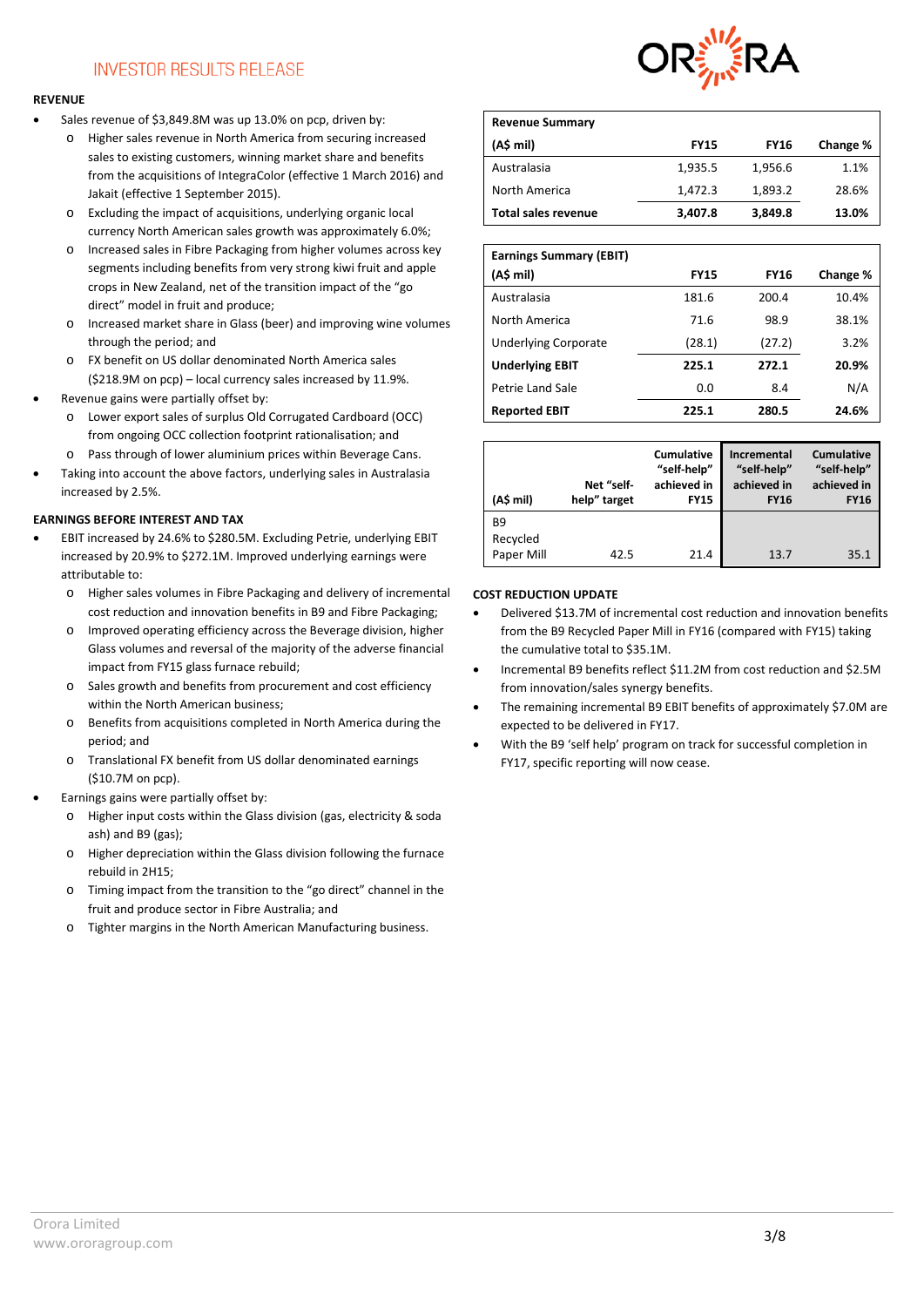#### **BALANCE SHEET**

- Key balance sheet movements since June 2015 were:
	- o Increase in other current assets is mainly a result of a rise in capital receivables relating to the sale of land at Petrie (QLD); higher receivables within the Fibre Packaging division owing to the New Zealand kiwi fruit and apple season; finished good stock build in Glass ahead of output curtailments in relation to the FY17 capacity expansion; foreign exchange translation effect on North American receivables and inventories and the impact of the North American acquisitions of IntegraColor and Jakait. This was offset by lower inventory in most Australasian divisions.
	- o Net property, plant and equipment (PP&E) was higher with the foreign exchange translation impact on Orora North America PP&E and additions relating to the recent acquisitions offsetting the sale of surplus land at Petrie (QLD) and Botany (NSW). Capex for FY16 included spend on the following major items: plant and equipment for the new dairy sack line at Keon Park (VIC), initial payments in relation to the Glass capacity upgrade, corrugated converting equipment upgrades, beverage can manufacturing equipment improvements, construction of the new Auckland Cartons site and payments for projects approved under the Orora Global Innovation Initiative. Depreciation and amortisation for the period was \$107.5M;
	- o Increase in intangible assets reflects movement within the North American business associated with the foreign exchange translation effect on intangible assets, goodwill relating to acquisitions and costs associated with the new ERP system;
	- o Net debt increased by \$22.7M during the period with investments in capital, acquisitions in North America and dividends offsetting increased operating cash flows and proceeds from the sale of surplus land. The adverse foreign exchange translation impact on USD denominated net debt was \$2.1M. On a constant currency basis, net debt would have been \$20.6M higher than June 2015; and
	- o Increase in payables is mainly the result of an ongoing improvement in trading terms with vendors, impact of the North American acquisitions and the foreign exchange translation effect of North American payables. There was also an increase in provisions attributable to the decommissioning costs following the sale of land at Petrie.

#### **CASH FLOW**

- Earnings growth was successfully converted into cash with operating cash flow increasing by \$53.0M to \$313.8M. This excludes the initial proceeds on the sale of Petrie.
- Cash conversion was 76%, in line with pcp and ahead of Management's indicated cash conversion target of 70%.
- Main movements included:
	- $\circ$  Increase in FRITDA of \$64.8M;
	- o Working capital was well managed across the Group. The increase in working capital was mainly attributable to the following timing related issues, which are all expected to reverse during FY17:
		- o Inventory build at Glass ahead of the forthcoming capacity expansion;
		- o Delay in transitioning to an import sourcing model for aluminium; and
		- o Later fruit and produce season in NZ pushing up receivables in the Fibre Packaging business.
	- o Gross capex totalled \$87.8M which includes innovation projects;
	- o Net capex of \$77.2M includes the proceeds from the sale of surplus land at Botany (\$10.6M) but excludes the initial proceeds from the sale of Petrie (\$20.0M) for reporting consistency;
	- o Total net capex in FY17, including investments under the Orora Global Innovation Initiative and the second instalment from the sale of Petrie, is expected to be in line with the medium term average of 80-90% of depreciation;
	- o Cash significant items in FY16 relate to spend on onerous recycling contracts and minor plant closures. There is approximately \$1.4M of spend remaining on the onerous recycling contracts, which are expected to run down over the next 1-2 years.



| Balance Sheet (A\$ mil)               | 30/06/15    | 30/06/16    | Change % |
|---------------------------------------|-------------|-------------|----------|
| Cash                                  | 67          | 66          | (1.4% )  |
| <b>Other Current Assets</b>           | 931         | 1,017       | 9.2%     |
| Property, Plant &<br>Equipment        | 1,547       | 1,564       | 1.1%     |
| Intangible Assets                     | 288         | 378         | 31.3%    |
| Investments & Other<br>Assets         | 104         | 105         | 1.0%     |
| <b>Total Assets</b>                   | 2,937       | 3,130       | 6.6%     |
| Interest-bearing<br>Liabilities       | 674         | 696         | 3.3%     |
| Payables & Provisions                 | 821         | 936         | 14.0%    |
| <b>Total Equity</b>                   | 1,442       | 1,498       | 3.9%     |
| <b>Total Liabilities &amp; Equity</b> | 2,937       | 3,130       | 6.6%     |
| Net Debt                              | 607         | 630         |          |
| Leverage                              | 1.9x        | 1.7x        |          |
| Gearing                               | 30%         | 30%         |          |
| Cash Flow (A\$ mil)                   | <b>FY15</b> | <b>FY16</b> | Change % |
| <b>EBITDA</b>                         | 323.2       | 388.0       | 20.0%    |
| Non-cash Items                        | 20.0        | 26.5        |          |
| Movement in Total Working<br>Capital  | (1.7)       | (23.5)      |          |
| Net Capex                             | (80.7)      | (77.2)      |          |
| <b>Operating Cash Flow</b>            | 260.8       | 313.8       | 20.3%    |
| <b>Cash Significant Items</b>         | (19.2)      | (4.7)       |          |
| <b>Operating Free Cash Flow</b>       | 241.6       | 309.1       |          |
| <b>Cash Conversion</b>                | 76%         | 76%         |          |

#### **WORKING CAPITAL**

- Average total working capital to sales decreased to 9.6% (versus 10.3% in pcp) due to generally improved working capital management across the Group.
- At the start of FY16 inventory levels at Glass were lower than the normal level following the furnace rebuild late in FY15 and have progressively increased during the year, including building inventories to cover downtime associated with the upcoming capacity expansion.
- The management target for average total working capital to sales is less than 10.0% in the medium term.
- Working capital management remains an on-going focus across the Group.

# **CORPORATE**

- Corporate costs of \$18.8M include an \$8.4M gain from the sale of surplus land in Petrie (QLD).
- Underlying Corporate costs of \$27.2M were slightly lower than pcp (\$28.1M).
- Included in Corporate are reorganisation costs associated with both the new dairy sack line and New Zealand Cartons business partially offset by the profit on sale of surplus land at Botany (NSW).
- The Petrie site was sold for \$50.5M. Consideration of \$20.0M was received during FY16. The balance of the proceeds will be received as decommissioning of the site progresses over the next two years.
- Underlying Corporate costs in FY17 are expected to be broadly in line with FY16.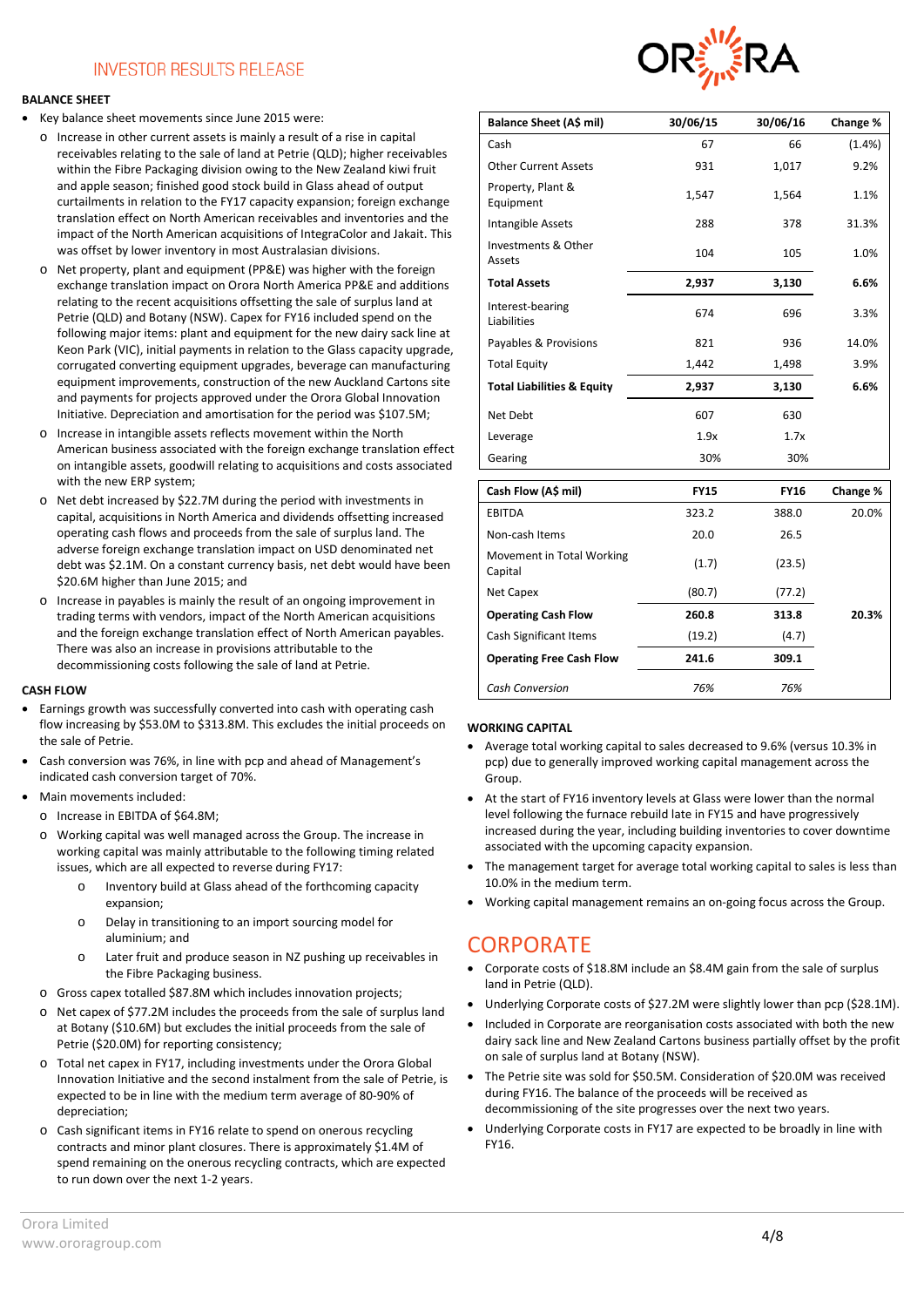# AUSTRALASIA

#### **KEY POINTS**

- Overall, Australasia delivered an increased EBIT of \$18.8M to \$200.4M, 10.4% higher than pcp.
- Underlying sales increased by 2.5% after excluding pass through of lower aluminium prices within Beverage Cans and the progressive exit of export sales of surplus Old Corrugated Cardboard (OCC).
- RoAFE improved by 140 bps to 11.6%, up from 10.2% in pcp.
- Economic conditions in Australia were flat and are expected to remain so. In general, organic growth remains muted and broadly in line with GDP.

#### **FIBRE BUSINESS GROUP**

Fibre earnings were higher than pcp driven by cost reduction and innovation benefits from the B9 Recycled Paper Mill and improved sales and efficiencies in Fibre Packaging.

#### **Fibre Packaging:**

- Sales in Australia were higher than pcp driven by improved volumes across the agriculture and grocery sectors. The "go direct" channel transition in the fruit and produce sector is progressing well with new business partially offsetting lost revenues from the terminated distribution agreement (May 2015).
- The business has continued to expand its "go direct" channel to market. New depots in Queensland were opened in Bundaberg and Mareeba in July 2016 and a new site in Innisfail is expected to open in late calendar 2016. This expanded distribution network complements the strategic partnership formed with Australia's largest refrigerated transport company, AHG Refrigerated Logistics. Orora's augmented end-to-end value proposition, encompassing corrugated cartons and refrigerated logistics, is being well received by fruit and produce customers in the region.
- Sales in New Zealand were higher than pcp driven by increased volumes in the agriculture sector led by a record kiwi fruit and apple growing season.
- Ongoing cost improvement and sales margin initiatives contributed to improved margins.
- Designed to improve product quality and output, the business committed approximately \$20.0M during the year to a continued asset upgrade program focussing on modernising printing and converting equipment across Orora's ANZ corrugating sites.
- In line with its small and medium sized enterprise (SME) customer strategy focusing on short run, customised corrugated packaging; the Fibre Packaging business rebranded its network of smaller footprint box converters to "Orora Specialty Packaging". Underpinned by the success of this SME initiative, an expanded Orora Specialty Packaging site in Oakleigh, Victoria, was opened in July 2016.

#### **Packaging and Distribution:**

• Improved sales in the quick service restaurant sector were offset by general softness in the grocery and industrial segments. Sales in the dairy segment were broadly stable with the prior year.

#### **Botany Recycled Paper Mill (B9):**

- B9 produced 382,000 tonnes of recycled paper during FY16 (367,000 tonnes in pcp).
- In line with expectations, B9 successfully exited FY16 at a run rate equal to the design production capacity of 400,000 tonnes.
- Manufacturing consistency continued to stabilise in the second half of the year following the extended five day maintenance shut in September 2015, which affected first half volumes.
- B9 exported 79,500 tonnes of recycled paper to Orora North America and US-based customers during FY16 (55,300 in pcp).
- From January 2016, B9 commenced paying higher gas prices due to the expiry of the previous long-term supply agreement. The adverse EBIT impact in 2H16 was approximately \$2.0M.



| (A\$ mil)                            | <b>FY15</b> | <b>FY16</b> | Change % |
|--------------------------------------|-------------|-------------|----------|
| Sales Revenue                        | 1,935.5     | 1,956.6     | 1.1%     |
| EBIT                                 | 181.6       | 200.4       | 10.4%    |
| <b>EBIT Margin %</b>                 | 9.4%        | 10.2%       |          |
| ROAFE                                | 10.2%       | 11.6%       |          |
|                                      |             |             |          |
| <b>Segment Cash Flow</b>             |             |             |          |
| (A\$ mil)                            | <b>FY15</b> | <b>FY16</b> | Change % |
| <b>EBITDA</b>                        | 261.9       | 286.1       | 9.2%     |
| Non Cash Items                       | 21.2        | 29.6        |          |
| Movement in Total Working<br>Capital | (1.8)       | (26.9)      |          |
| Net Capex                            | (64.1)      | (60.3)      |          |
| <b>Operating Cash Flow</b>           | 217.2       | 228.5       | 5.2%     |
| Cash Significant Items               | (14.8)      | (4.3)       |          |
| <b>Operating Free Cash Flow</b>      | 202.4       | 224.2       |          |
| Cash Conversion                      | 77%         | 72%         |          |



#### **BEVERAGE BUSINESS GROUP**

• Beverage volumes were higher than pcp. Earnings were higher with improved operating cost control across the Business Group and the reversal of the adverse financial impact from the FY15 glass furnace rebuild partially offset by the impact of higher input costs in Glass.

#### **Beverage Cans:**

- Volumes were in line with pcp with improved operating cost control and manufacturing efficiencies driving higher earnings.
- A long-term customer agreement which expired in June 2016, was renewed and extended for a further five years to June 2021.

#### **Glass:**

- Volumes were ahead of the prior year aided by an increase in market share in beer and improving wine volumes through the period.
- The Glass business successfully extended two major wine customer contracts for multi-year terms.
- Operating efficiency improved and the majority of the adverse financial impact from the FY15 glass furnace rebuild reversed although these upsides were largely offset by higher input costs of approximately \$6.0M (energy and soda ash) and increased depreciation resulting from the furnace rebuild.
- With the Glass furnaces in an oversold position and Orora importing bottles to meet demand, in February 2016, it was announced that \$42.0M would be invested to expand the combined forming capacity of two of the three furnaces by 60 million bottles.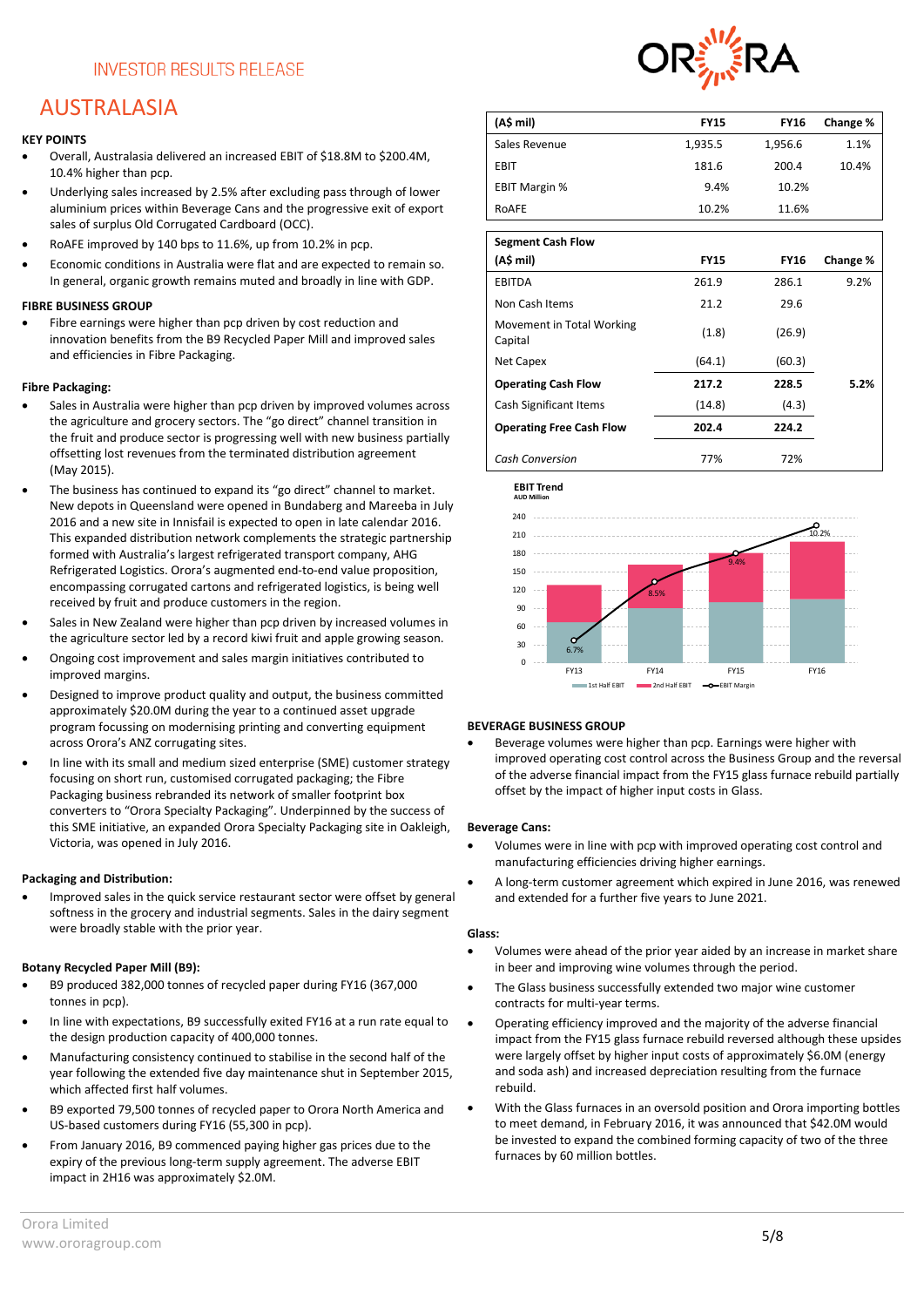

# AUSTRALASIA (continued)

#### **INNOVATION, GROWTH AND SUSTAINABILITY**

- Construction of the new \$20.0M state of the art dairy sack line at the existing Keon Park (VIC) facility is largely completed with the project tracking on time and cost. The new line is currently being commissioned and is expected to be fully operational in 2QFY17.
- The Australasian business has continued to actively utilise the Orora Global Innovation Initiative. Approximately \$13.0M of projects have been approved to enhance innovation, modernisation and productivity. As part of this program, to augment Orora's product offering, a new Glass bottle sleeving line was installed in Gawler (South Australia) and was successfully commissioned in July 2016.
- To enhance its customer value proposition through offering superior print and visual display quality, the Fibre Packaging division has committed to an investment in a new state of the art digital printer. This new asset will position Orora at the forefront of digital technology as it applies to the fibre packaging sector. The digital printer is to be located at Scoresby (VIC) and is expected to be operational in late calendar 2016.
- Orora established further relationships with specialist third party vendors during the period to augment its offering of innovative packaging concepts to customers.
	- o Through the Fibre Packaging business in Australia, Orora has introduced an innovative cold-chain monitoring system called Xsense® to Australia. The system proactively monitors, analyses and disseminates temperature and relative humidity data – optimising the quality of perishable products throughout the cold chain. This technology complements Orora's solution portfolio for fresh produce, meat and other cold chain products.
	- o Orora has entered an exclusive relationship with YBP Group Limited to provide customers with an anti-counterfeiting and consumer engagement technology platform with initial applications expected in the wine industry.
- Orora has committed to the world's largest corporate sustainability initiative, the UN Global Compact (UNGC), which is both a framework for action and a platform for demonstrating corporate commitment and leadership. The UNGC establishes ten principles across issues such as Bribery & Corruption, Human Rights, Labour Standards and Environmental Performance.
- Orora was awarded the Energy Efficiency & Conservation Council Energy Efficiency Award for large businesses in New Zealand. The Company also received a Highly Commended for specific energy efficiency initiatives at its Wiri Beverage Cans plant (NZ).

#### **PERSPECTIVES FOR 2017**

- The Glass capacity expansion, involving installation of three new forming lines, is expected to be complete and fully operational by the end of FY17. The capex spend is expected to be approximately \$35.0M.
- Installation will be staged (August, October and March), with each of the three lines requiring scheduled down time of four to six weeks while works are completed. With the combination of down time and the need to work down low margin imported inventory, the earnings impact in FY17 from the Glass capacity expansion is expected to be broadly neutral. The investment is expected to exit FY18 at or near return hurdle rates.
- The remaining B9 cost reduction and innovation benefits of approximately \$7.0M are expected to flow through in FY17. With B9 having reached name plate production capacity, focus is now on optimising production efficiency in terms of output and paper grades produced.
- It is anticipated that B9 will export in excess of 80,000 tonnes of recycled paper to North America in FY17.
- The Australasian business will continue to access the Orora Global Innovation Initiative to drive innovation, modernisation and productivity.
- The Fibre Division's reorganisation of its New Zealand Cartons operations is on track with upgraded production capability in Auckland and Christchurch due for completion in 2QFY17 and the Wellington site scheduled to be closed by December 2016.
- In terms of headwinds, both B9 and Glass will be adversely affected in 1H17 by the residual annualised impact of higher input costs from the prior year of approximately \$5.0M-\$7.0M, net of costs passed through to customers.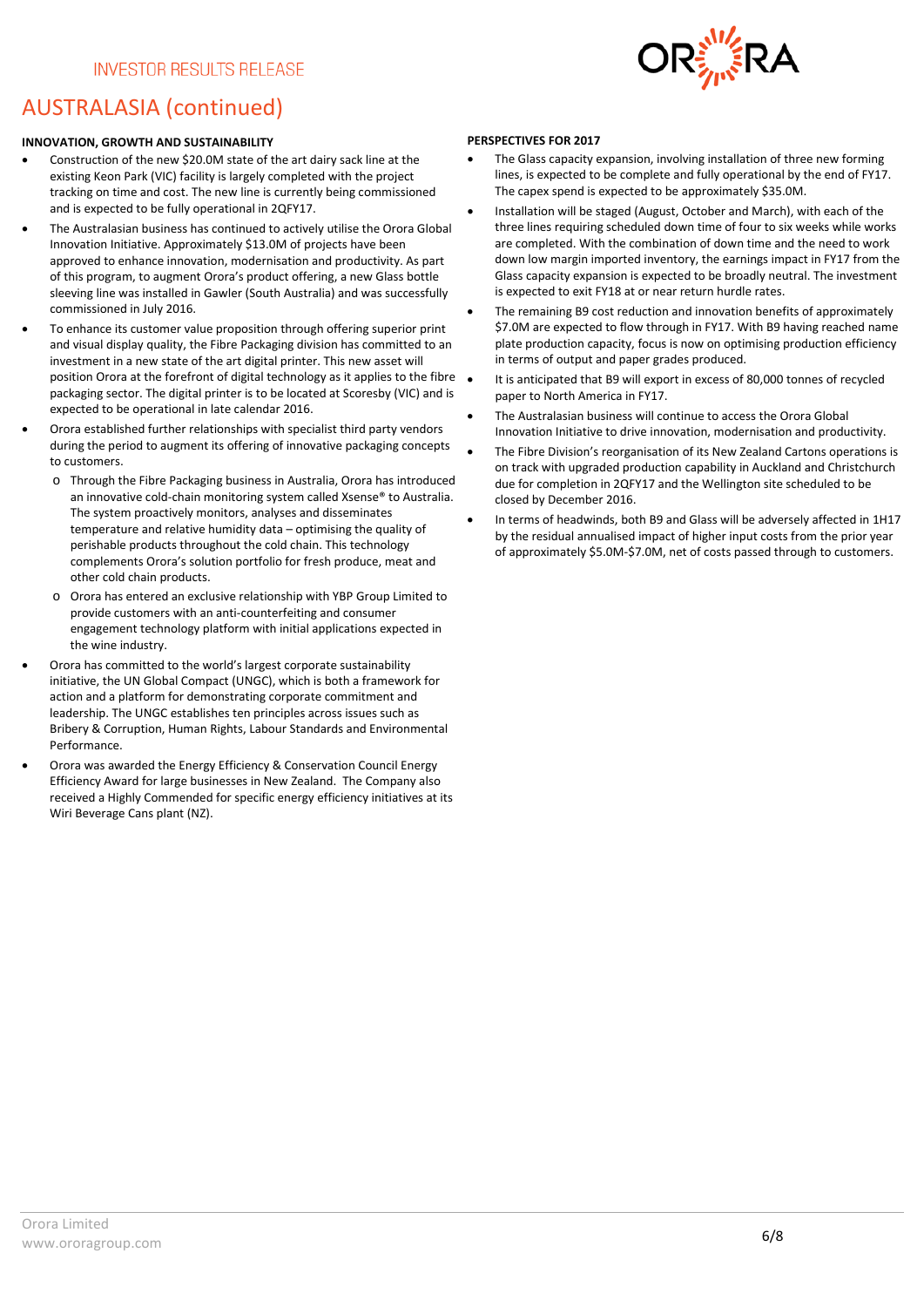# NORTH AMERICA

#### **KEY POINTS**

- Overall, North America's reported earnings grew 38.1% to \$98.9M.
- EBIT margin improved to 5.2% (versus 4.9% pcp) reflecting improved efficiency and cost control in Orora Packaging Solutions with a minor positive impact from IntegraColor (acquired 1 March 2016).
- In local currency, earnings were up 20.2% to US\$72.0M.
- Local currency sales grew 11.9% to US\$1,378.8M. Excluding the impact of acquisitions, organic sales growth was approximately 6.0%.
- Cash flow increased 33.0% to \$90.2M, representing a cash conversion of 76%.
- RoAFE improved 210 bps to 24.7% through higher earnings and improving balance sheet management.
- FX benefit on North American sales and earnings was \$218.9M and \$10.7M, respectively.

### **ORORA PACKAGING SOLUTIONS**

- Orora Packaging Solutions (formerly "Orora North America" and comprises the Landsberg and Manufacturing divisions) delivered strong sales growth and higher earnings despite continued muted economic and market conditions.
- Orora Packaging Solutions' EBIT margin improved to 5.1% (versus 4.9% in pcp) driven by an ongoing focus on enhancing the value add service offering and improving efficiency, cost control and procurement.
- Despite flat market conditions, Landsberg increased revenue by continuing to successfully execute on its market growth strategy. Through its product breadth, uniform service offering and leveraging its national footprint, the business generated higher sales to existing customers and won market share largely from independent players.
- Increased revenue was driven by a continued focus on securing larger corporate accounts within the targeted markets of food, IT, auto and pharmaceutical/health and by sustained commission-only sales growth.
- To further enhance the ongoing evolution to a "Total Packaging Solutions Supplier", Landsberg acquired a small Californian based supplier of flexible packaging. The acquisition provides sourcing lines for flexible packaging from Asia and assisted Landsberg to win new business during the period through augmenting its customer value proposition.
- The successful integration of the July 2014 acquisition of Worldwide Plastics has delivered a 20% ROAFE in FY16 – a full year ahead of return criteria.
- Integration of the 1 September 2015 acquisition of Jakait, a specialised supplier of packaging, logistics services and label products to the greenhouse produce sector based in Ontario (Canada), is on track.
- Underpinned by support from existing corporate accounts, two new distribution sites were opened in Orlando (Florida) and Charlotte (North Carolina) during 2H16, further bolstering Landsberg's geographic footprint.
- The Manufacturing division increased earnings through higher volumes, improved manufacturing efficiency and solid operating cost control, despite continued margin pressure from surplus new industry capacity entering the market.
- The North American business imported 59,000 tonnes of B9 paper (49,000 tonnes in pcp) which enables the business to market an integrated fibre offering.
- Roll out of the new ERP system commenced in January 2016. It remains on track with the revised implementation schedule. Eleven sites have now successfully converted. Implementation at the remaining sites will be progressive over the next 12 to 18 months. There is no change to the revised capital cost estimate of US\$25.0M. Total cumulative spend to date is approximately US\$18.0M.



| (A\$ mil)                            | <b>FY15</b> | <b>FY16</b> | Change % |
|--------------------------------------|-------------|-------------|----------|
| Sales Revenue                        | 1,472.3     | 1,893.2     | 28.6%    |
| <b>EBIT</b>                          | 71.6        | 98.9        | 38.1%    |
| <b>EBIT Margin %</b>                 | 4.9%        | 5.2%        |          |
| RoAFE                                | 22.6%       | 24.7%       |          |
| (US\$ mil)                           | <b>FY15</b> | <b>FY16</b> | Change % |
| Sales Revenue                        | 1,231.7     | 1,378.8     | 11.9%    |
| EBIT                                 | 59.9        | 72.0        | 20.2%    |
| <b>Segment Cash Flow</b>             |             |             |          |
| (A\$ mil)                            | <b>FY15</b> | <b>FY16</b> | Change % |
| <b>EBITDA</b>                        | 84.2        | 115.6       | 37.3%    |
| Non-cash Items                       | (0.1)       | 2.7         |          |
| Movement in Total Working<br>Capital | 3.3         | (1.4)       |          |
| Net Capex                            | (19.6)      | (26.7)      |          |
| <b>Operating Free Cash Flow</b>      | 67.8        | 90.2        | 33.0%    |
| <b>Cash Conversion</b>               | 81%         | 76%         |          |



### **INTEGRACOLOR**

- On 1 March 2016, Orora announced the acquisition of IntegraColor, a Texas-based provider of Point of Purchase (POP) retail display solutions and visual communication services, for US\$77.0M.
- With sales of approximately US\$100M, IntegraColor provides Orora with a new earnings stream in North America. The acquisition aligns with Orora's total packaging solutions customer proposition and moves the North American business further up the value chain and closer to the brand owner.
- The vendor has joined the Orora Global Management Team and in addition to overseeing the IntegraColor business, will focus on executing Orora North America's organic and inorganic growth strategy for POP. The experienced local management team will continue to run the day-to-day operations of IntegraColor.
- Integration is tracking well with good customer and employee engagement and sound progress being made across all integration components.
- Financially, IntegraColor is performing in line with expectations. The contribution to FY16 has been adversely impacted by acquisition transaction costs of approximately \$1.4M (US\$1.0M), which were expensed during the period.